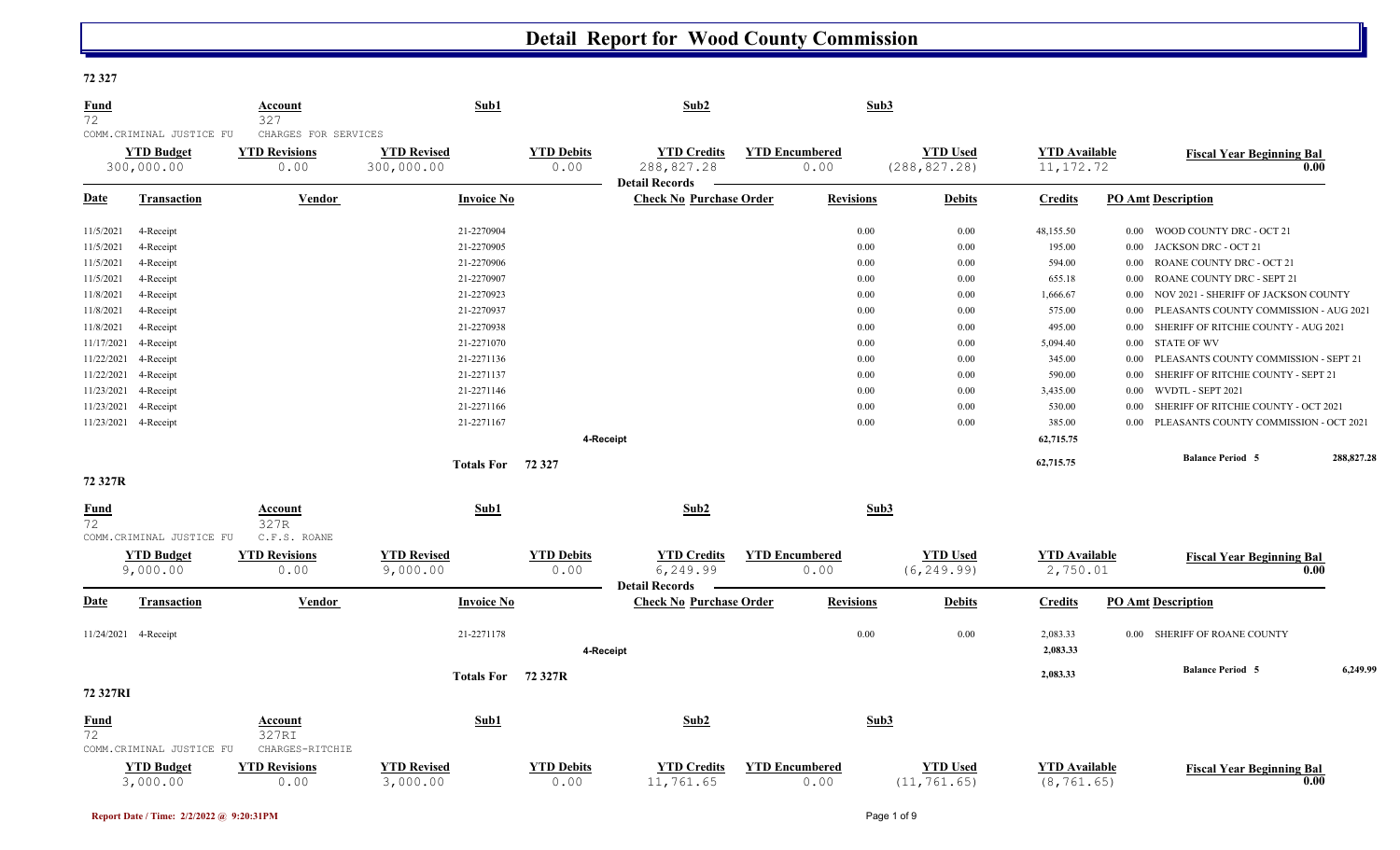|                   |                            |                                                |                    |                                     |                   | <b>Detail Records</b>          |                      |                       |                      |                      |          |                                                         |           |
|-------------------|----------------------------|------------------------------------------------|--------------------|-------------------------------------|-------------------|--------------------------------|----------------------|-----------------------|----------------------|----------------------|----------|---------------------------------------------------------|-----------|
| <u>Date</u>       | <b>Transaction</b>         | <b>Vendor</b>                                  |                    | <b>Invoice No</b>                   |                   | <b>Check No Purchase Order</b> |                      | <b>Revisions</b>      | <b>Debits</b>        | <b>Credits</b>       |          | <b>PO Amt Description</b>                               |           |
| 11/24/2021        | 4-Receipt                  |                                                |                    | 21-2271175                          |                   |                                |                      | 0.00                  | 0.00                 | 2,083.33             |          | 0.00 SHERIFF OF RITCHIE COUNTY                          |           |
| 11/24/2021        | 4-Receipt                  |                                                |                    | 21-2271176                          |                   |                                |                      | 0.00                  | 0.00                 | 2,083.33             | 0.00     | SHERIFF OF RITCHIE COUNTY                               |           |
|                   | 11/24/2021 4-Receipt       |                                                |                    | 21-2271177                          |                   |                                |                      | 0.00                  | 0.00                 | 2,083.33             | 0.00     | SHERIFF OF RITCHIE COUNTY                               |           |
|                   |                            |                                                |                    |                                     | 4-Receipt         |                                |                      |                       |                      | 6,249.99             |          |                                                         |           |
|                   |                            |                                                |                    | Totals For 72 327RI                 |                   |                                |                      |                       |                      | 6,249.99             |          | <b>Balance Period 5</b>                                 | 11,761.65 |
| 72 401 40 9999    |                            |                                                |                    |                                     |                   |                                |                      |                       |                      |                      |          |                                                         |           |
| <b>Fund</b>       |                            | Account                                        |                    | Sub1                                |                   | Sub2                           |                      | Sub3                  |                      |                      |          |                                                         |           |
| 72                |                            | 401                                            |                    | 40                                  |                   | 9999                           |                      |                       |                      |                      |          |                                                         |           |
|                   | COMM.CRIMINAL JUSTICE FU   | COUNTY COMMISSION                              |                    | CONTRACTURAL SERVICES               |                   |                                | CREDIT CARD CLEARING |                       |                      |                      |          |                                                         |           |
|                   | <b>YTD Budget</b>          | <b>YTD Revisions</b>                           | <b>YTD Revised</b> |                                     | <b>YTD Debits</b> | <b>YTD Credits</b>             |                      | <b>YTD Encumbered</b> | <b>YTD Used</b>      | <b>YTD Available</b> |          | <b>Fiscal Year Beginning Bal</b>                        |           |
|                   | 0.00                       | 0.00                                           | 0.00               | 6,129.40                            |                   | 6,129.40                       |                      | 0.00                  | 0.00                 | 0.00                 |          |                                                         | 0.00      |
|                   |                            |                                                |                    |                                     |                   | <b>Detail Records</b>          |                      |                       |                      |                      |          |                                                         |           |
| <b>Date</b>       | Transaction                | Vendor                                         |                    | <b>Invoice No</b>                   |                   | <b>Check No Purchase Order</b> |                      | <b>Revisions</b>      | <b>Debits</b>        | <b>Credits</b>       |          | <b>PO Amt Description</b>                               |           |
|                   | 11/16/2021 2-Invoice       | FIFTH THIRD BANK                               |                    | 2021111072                          | 2-Invoice         | 8002                           |                      | 0.00                  | 1,619.86<br>1,619.86 | $0.00\,$             |          | 0.00 PURCHASE CARD                                      |           |
| 11/16/2021        | 5-Journal Entry            | <b>AMAZON</b>                                  |                    | 20211110003001                      |                   | 84986                          |                      | 0.00                  | 0.00                 | 36.19                |          | (36.19) germx, Dawn, Clorox, etc. JORUN PICCIANO-7516-A |           |
| 11/16/2021        | 5-Journal Entry            | <b>AMAZON</b>                                  |                    | 20211110004001                      |                   | 84986                          |                      | 0.00                  | 0.00                 | 62.50                | (62.50)  | germx, Dawn, Clorox, etc. JORUN PICCIANO-7516-A         |           |
| 11/16/2021        | 5-Journal Entry            | <b>AMAZON</b>                                  |                    | 20211110005001                      |                   | 84986                          |                      | 0.00                  | 0.00                 | 71.69                | (71.69)  | germx, Dawn, Clorox, etc. JORUN PICCIANO-7516-A         |           |
| 11/16/2021        | 5-Journal Entry            | <b>AMAZON</b>                                  |                    | 20211110006001                      |                   | 84986                          |                      | 0.00                  | 0.00                 | 632.52               | (632.52) | germx, Dawn, Clorox, etc. JORUN PICCIANO-7516-A         |           |
| 11/16/2021        | 5-Journal Entry            | <b>AMAZON</b>                                  |                    | 20211110007001                      |                   | 84986                          |                      | 0.00                  | 0.00                 | 160.18               | (160.18) | germx, Dawn, Clorox, etc. JORUN PICCIANO-7516-A         |           |
| 11/16/2021        | 5-Journal Entry            | <b>EPOSNOW</b>                                 |                    | 20211110008001                      |                   |                                |                      | 0.00                  | 0.00                 | 54.00                | $0.00\,$ | BRENNA A SAMS-5407-EPOS NOW LLC Premium                 |           |
| 11/16/2021        | 5-Journal Entry            | <b>FRONTIER</b>                                |                    | 20211110025001                      |                   |                                |                      | 0.00                  | 0.00                 | 195.03               | 0.00     | WOOD CO FINANCE-4019-FRONTIER COMM COI                  |           |
| 11/16/2021        | 5-Journal Entry            | <b>FRONTIER</b>                                |                    | 20211110026001                      |                   |                                |                      | 0.00                  | 0.00                 | 143.48               | $0.00\,$ | WOOD CO FINANCE-4019-FRONTIER COMM COI                  |           |
| 11/16/2021        | 5-Journal Entry            | <b>INTUIT</b>                                  |                    | 20211110009001                      |                   |                                |                      | 0.00                  | 0.00                 | 85.60                | 0.00     | BRENNA A SAMS-5407-INTUIT Quickbooks Online             |           |
| 11/16/2021        | 5-Journal Entry            | PARKERSBURG UTILITY BOARD                      |                    | 20211110097001                      |                   |                                |                      | 0.00                  | 0.00                 | 116.49               | $0.00\,$ | BARBARA JOHNSTON-3722-PARKERSBURG UTI                   |           |
|                   | 11/16/2021 5-Journal Entry | WASTE MANAGEMENT OF WV IN 20211110108001       |                    |                                     |                   |                                |                      | 0.00                  | 0.00                 | 62.18                | $0.00\,$ | WOOD CO FINANCE-4019-WASTE MGMT WM EZ                   |           |
|                   |                            |                                                |                    |                                     | 5-Journal Entry   |                                |                      |                       |                      | 1,619.86             |          |                                                         |           |
|                   |                            |                                                |                    | Totals For 72 401 40 9999           |                   |                                |                      |                       | 1,619.86             | 1,619.86             | (963.08) | <b>Balance Period 5</b>                                 | 0.00      |
| 72 731 40 1531    |                            |                                                |                    |                                     |                   |                                |                      |                       |                      |                      |          |                                                         |           |
| <u>Fund</u><br>72 | COMM.CRIMINAL JUSTICE FU   | <b>Account</b><br>731<br>COMMUNITY CORRECTIONS |                    | Sub1<br>40<br>CONTRACTURAL SERVICES |                   | Sub2<br>1531<br>WATER-DRC-WOOD |                      | Sub3                  |                      |                      |          |                                                         |           |
|                   | <b>YTD Budget</b>          | <b>YTD Revisions</b>                           | <b>YTD Revised</b> |                                     | <b>YTD Debits</b> | <b>YTD Credits</b>             |                      | <b>YTD Encumbered</b> | <b>YTD Used</b>      | <b>YTD Available</b> |          |                                                         |           |
|                   | 0.00                       | 0.00                                           | 0.00               |                                     | 438.76            | 0.00                           |                      | 0.00                  | (438.76)             | (438.76)             |          | <b>Fiscal Year Beginning Bal</b>                        | 0.00      |
|                   |                            |                                                |                    |                                     |                   | <b>Detail Records</b>          |                      |                       |                      |                      |          |                                                         |           |
| Date              | <b>Transaction</b>         | Vendor                                         |                    | <b>Invoice No</b>                   |                   | <b>Check No Purchase Order</b> |                      | <b>Revisions</b>      | <b>Debits</b>        | <b>Credits</b>       |          | <b>PO Amt Description</b>                               |           |
|                   | 11/16/2021 5-Journal Entry | PARKERSBURG UTILITY BOARD 20211110097001       |                    |                                     |                   |                                |                      | 0.00                  | 116.49               | $0.00\,$             |          | 0.00 BARBARA JOHNSTON-3722-PARKERSBURG UTI              |           |
|                   |                            |                                                |                    |                                     | 5-Journal Entry   |                                |                      |                       | 116.49               |                      |          |                                                         |           |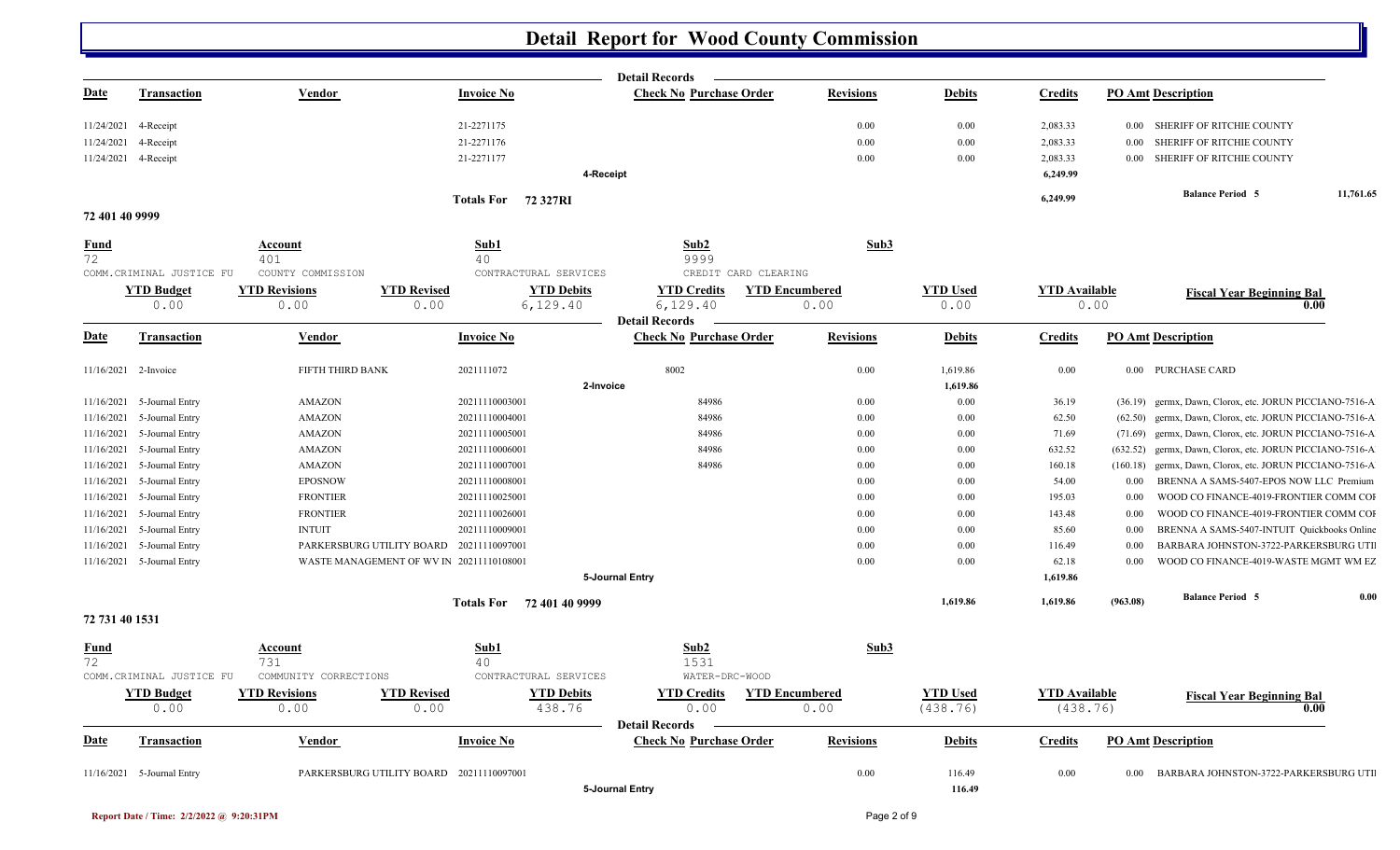|                                                               |                                                          |                                                                   |                                    |                                    | Totals For 72 731 40 1531                              |                                                                        |                       |                                      | 116.49                                       |                                     |                                              | <b>Balance Period 5</b>                                                              |      | 438.76   |
|---------------------------------------------------------------|----------------------------------------------------------|-------------------------------------------------------------------|------------------------------------|------------------------------------|--------------------------------------------------------|------------------------------------------------------------------------|-----------------------|--------------------------------------|----------------------------------------------|-------------------------------------|----------------------------------------------|--------------------------------------------------------------------------------------|------|----------|
| 72 731 40 211                                                 |                                                          |                                                                   |                                    |                                    |                                                        |                                                                        |                       |                                      |                                              |                                     |                                              |                                                                                      |      |          |
| <u>Fund</u><br>72                                             | COMM. CRIMINAL JUSTICE FU                                | Account<br>731<br>COMMUNITY CORRECTIONS                           |                                    | Sub1<br>40                         | CONTRACTURAL SERVICES                                  | Sub2<br>211<br>TELEPHONES                                              |                       | Sub3                                 |                                              |                                     |                                              |                                                                                      |      |          |
|                                                               | <b>YTD Budget</b><br>24,000.00                           | <b>YTD Revisions</b><br>0.00                                      | <b>YTD Revised</b><br>24,000.00    |                                    | <b>YTD Debits</b><br>4,755.87                          | <b>YTD Credits</b><br>0.00                                             | <b>YTD Encumbered</b> | 0.00                                 | <b>YTD Used</b><br>(4, 755.87)               | <b>YTD Available</b><br>19,244.13   |                                              | <b>Fiscal Year Beginning Bal</b>                                                     | 0.00 |          |
| <u>Date</u>                                                   | <b>Transaction</b>                                       | <b>Vendor</b>                                                     |                                    | <b>Invoice No</b>                  |                                                        | <b>Detail Records</b><br><b>Check No Purchase Order</b>                |                       | <b>Revisions</b>                     | <b>Debits</b>                                | <b>Credits</b>                      |                                              | <b>PO Amt Description</b>                                                            |      |          |
| 11/30/2021 2-Invoice                                          |                                                          | <b>SUDDENLINK</b>                                                 |                                    | 12122021A                          | 2-Invoice                                              | 8017                                                                   |                       | 0.00                                 | 646.86<br>646.86                             | 0.00                                |                                              | 0.00 07712-114539-01-4                                                               |      |          |
|                                                               | 11/16/2021 5-Journal Entry<br>11/16/2021 5-Journal Entry | <b>FRONTIER</b><br><b>FRONTIER</b>                                |                                    | 20211110025001<br>20211110026001   |                                                        |                                                                        |                       | 0.00<br>$0.00\,$                     | 195.03<br>143.48                             | 0.00<br>0.00                        | 0.00                                         | WOOD CO FINANCE-4019-FRONTIER COMM COI<br>WOOD CO FINANCE-4019-FRONTIER COMM COI     |      |          |
|                                                               |                                                          |                                                                   |                                    |                                    |                                                        | 5-Journal Entry                                                        |                       |                                      | 338.51                                       |                                     |                                              | <b>Balance Period 5</b>                                                              |      | 4,755.87 |
| 72 731 40 211R                                                |                                                          |                                                                   |                                    |                                    | Totals For 72 731 40 211                               |                                                                        |                       |                                      | 985.37                                       |                                     |                                              |                                                                                      |      |          |
| $\frac{Fund}{72}$                                             | COMM.CRIMINAL JUSTICE FU                                 | Account<br>731                                                    |                                    | Sub1<br>40                         | CONTRACTURAL SERVICES                                  | Sub2<br>211R                                                           |                       | Sub3                                 |                                              |                                     |                                              |                                                                                      |      |          |
|                                                               | <b>YTD Budget</b><br>7,000.00                            | COMMUNITY CORRECTIONS<br><b>YTD Revisions</b><br>0.00             | <b>YTD Revised</b><br>7,000.00     |                                    | <b>YTD Debits</b><br>778.12                            | TELEPHONES-ROANE<br><b>YTD Credits</b><br>0.00                         | <b>YTD Encumbered</b> | 0.00                                 | <b>YTD Used</b><br>(778.12)                  | <b>YTD</b> Available<br>6,221.88    |                                              | <b>Fiscal Year Beginning Bal</b>                                                     | 0.00 |          |
| <u>Date</u>                                                   | Transaction                                              | Vendor                                                            |                                    | <b>Invoice No</b>                  |                                                        | <b>Detail Records</b><br><b>Check No Purchase Order</b>                |                       | <b>Revisions</b>                     | <b>Debits</b>                                | <b>Credits</b>                      |                                              | <b>PO Amt Description</b>                                                            |      |          |
| 11/9/2021<br>11/30/2021<br>11/30/2021<br>11/30/2021 2-Invoice | 2-Invoice<br>2-Invoice<br>2-Invoice                      | <b>SUDDENLINK</b><br>MOUNTAINEER GAS COMPANY<br><b>SUDDENLINK</b> | TYLER MOUNTAIN WATER CO IN 7604065 | 11112021B<br>12072021<br>12122021A | 2-Invoice                                              | 8000<br>8016<br>8017<br>8018                                           |                       | $0.00\,$<br>$0.00\,$<br>0.00<br>0.00 | 234.37<br>49.16<br>234.36<br>24.95<br>542.84 | 0.00<br>0.00<br>0.00<br>0.00        | $0.00\,$<br>$0.00\,$<br>$0.00\,$<br>$0.00\,$ | ACCT NO 07713-102602-02-9<br>201518-485549<br>07713-102602-02-9<br>#377776 ROANE DRC |      |          |
| 72 731 40 211W                                                |                                                          |                                                                   |                                    |                                    | Totals For 72 731 40 211R                              |                                                                        |                       |                                      | 542.84                                       |                                     |                                              | <b>Balance Period 5</b>                                                              |      | 778.12   |
| <u>Fund</u><br>72                                             |                                                          | <u>Account</u><br>731                                             |                                    | Sub1<br>40                         |                                                        | Sub2<br>211W                                                           |                       | Sub3                                 |                                              |                                     |                                              |                                                                                      |      |          |
|                                                               | COMM. CRIMINAL JUSTICE FU<br><b>YTD Budget</b><br>0.00   | COMMUNITY CORRECTIONS<br><b>YTD Revisions</b><br>0.00             | <b>YTD Revised</b><br>0.00         |                                    | CONTRACTURAL SERVICES<br><b>YTD Debits</b><br>1,282.96 | TELEPHONES-WOOD<br><b>YTD Credits</b><br>0.00<br><b>Detail Records</b> | <b>YTD Encumbered</b> | 0.00                                 | <b>YTD Used</b><br>(1, 282.96)               | <b>YTD Available</b><br>(1, 282.96) |                                              | <b>Fiscal Year Beginning Bal</b>                                                     | 0.00 |          |
| <b>Date</b>                                                   | <b>Transaction</b>                                       | <b>Vendor</b>                                                     |                                    | <b>Invoice No</b>                  |                                                        | <b>Check No Purchase Order</b>                                         |                       | <b>Revisions</b>                     | <b>Debits</b>                                | <b>Credits</b>                      |                                              | <b>PO Amt Description</b>                                                            |      |          |
| 11/23/2021 2-Invoice                                          |                                                          | <b>VERIZON WIRELESS</b>                                           |                                    | 11292021                           | 2-Invoice                                              | 8009                                                                   |                       | $0.00\,$                             | 237.96<br>237.96                             | $0.00\,$                            |                                              | 0.00 ACCT NO 522606555-00001                                                         |      |          |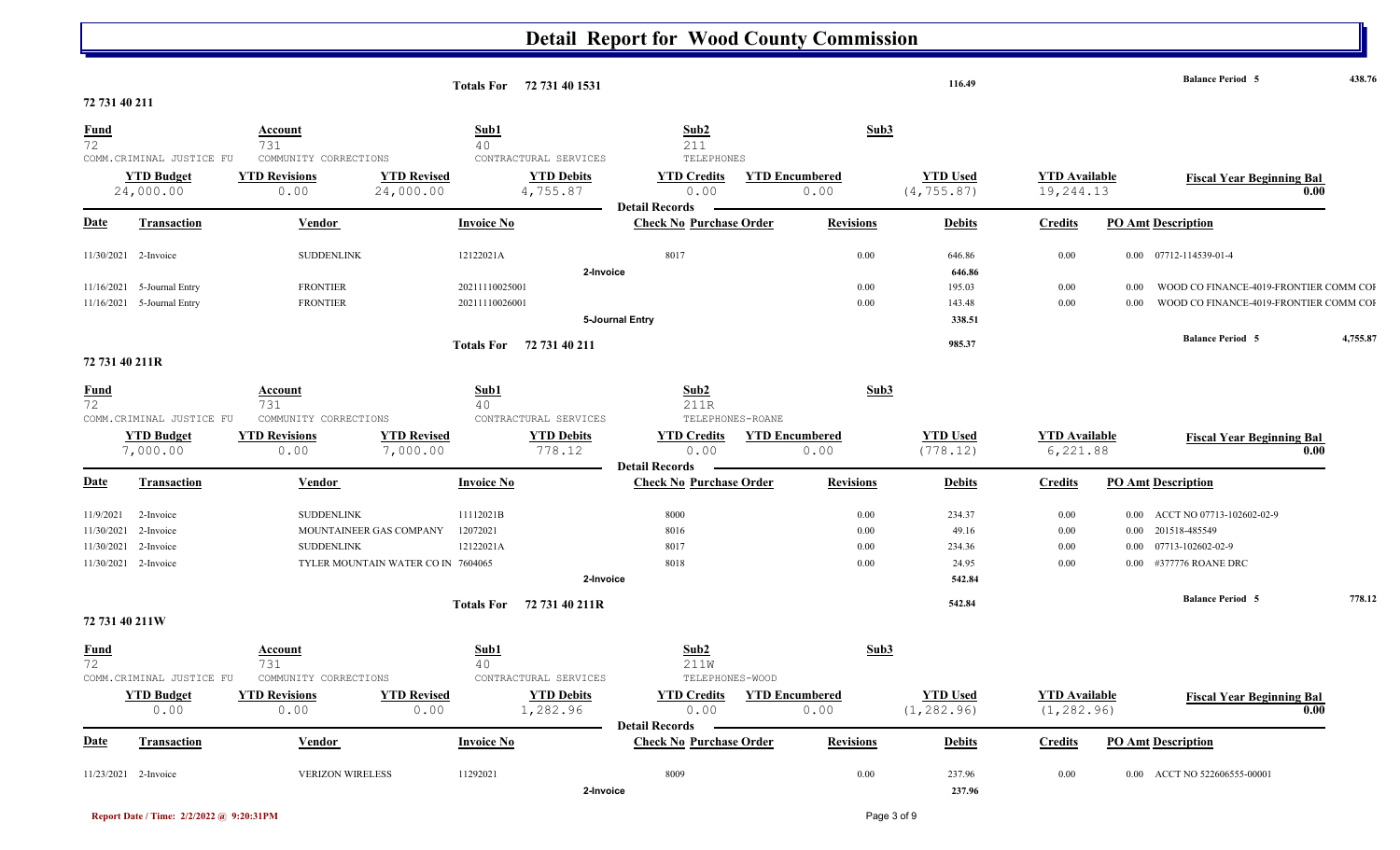|                      |                           |                                                |                    | Totals For 72 731 40 211W      |                                |                       | 237.96                              |                      |          | <b>Balance Period 5</b>          | 1,282.96 |
|----------------------|---------------------------|------------------------------------------------|--------------------|--------------------------------|--------------------------------|-----------------------|-------------------------------------|----------------------|----------|----------------------------------|----------|
| 72 731 40 213 1345   |                           |                                                |                    |                                |                                |                       |                                     |                      |          |                                  |          |
| <b>Fund</b><br>72    |                           | <u>Account</u><br>731                          | Sub1<br>40         |                                | Sub2<br>213                    |                       | Sub3<br>1345                        |                      |          |                                  |          |
|                      | COMM. CRIMINAL JUSTICE FU | COMMUNITY CORRECTIONS                          |                    | CONTRACTURAL SERVICES          | UTILITIES                      |                       | ELECTRIC-DRC WOOD                   |                      |          |                                  |          |
|                      | <b>YTD Budget</b>         | <b>YTD Revisions</b>                           | <b>YTD Revised</b> | <b>YTD Debits</b>              | <b>YTD Credits</b>             | <b>YTD Encumbered</b> | <b>YTD Used</b>                     | <b>YTD Available</b> |          | <b>Fiscal Year Beginning Bal</b> |          |
|                      | 14,000.00                 | 0.00                                           | 14,000.00          | 7,496.65                       | 0.00                           | 0.00                  | (7, 496.65)                         | 6, 503.35            |          |                                  | 0.00     |
|                      |                           |                                                |                    |                                | <b>Detail Records</b>          |                       |                                     |                      |          |                                  |          |
| <b>Date</b>          | <b>Transaction</b>        | Vendor                                         | <b>Invoice No</b>  |                                | <b>Check No Purchase Order</b> | <b>Revisions</b>      | <b>Debits</b>                       | <b>Credits</b>       |          | <b>PO Amt Description</b>        |          |
| 11/9/2021            | 2-Invoice                 | <b>MON POWER</b>                               | 11152021A          |                                | 7999                           | 0.00                  | 48.07                               | 0.00                 | $0.00\,$ | ACCT NO 110 113 900 796          |          |
| 11/9/2021            | 2-Invoice                 | <b>MON POWER</b>                               | 11152021A          |                                | 7999                           | 0.00                  | 157.89                              | $0.00\,$             | $0.00\,$ | ACCT NO 110 113 900 804          |          |
| 11/9/2021            | 2-Invoice                 | <b>MON POWER</b>                               | 11152021A          |                                | 7999                           | 0.00                  | 86.00                               | 0.00                 | $0.00\,$ | ACCT NO 110 113 897 505          |          |
| 11/9/2021            | 2-Invoice                 | <b>MON POWER</b>                               | 11152021A          |                                | 7999                           | 0.00                  | 77.42                               | 0.00                 | 0.00     | ACCT NO 110 111 329 733          |          |
| 11/9/2021            | 2-Invoice                 | <b>MON POWER</b>                               | 11152021A          |                                | 7999                           | 0.00                  | 470.70                              | $0.00\,$             | 0.00     | ACCT NO 110 113 966 938          |          |
| 11/9/2021            | 2-Invoice                 | <b>MON POWER</b>                               | 11152021A          |                                | 7999                           | 0.00                  | 64.71                               | 0.00                 | 0.00     | ACCT NO 110 115 641 562          |          |
| 11/9/2021            | 2-Invoice                 | <b>MON POWER</b>                               | 11152021A          |                                | 7999                           | 0.00                  | 127.38                              | 0.00                 | 0.00     | ACCT NO 110 115 846 013          |          |
| 11/30/2021           | 2-Invoice                 | <b>MON POWER</b>                               | 12132021           |                                | 8015                           | 0.00                  | 60.70                               | $0.00\,$             | $0.00\,$ | 110 115 641 562                  |          |
| 11/30/2021           | 2-Invoice                 | <b>MON POWER</b>                               | 12132021           |                                | 8015                           | 0.00                  | 465.96                              | $0.00\,$             | $0.00\,$ | 110 113 966 938                  |          |
| 11/30/2021           | 2-Invoice                 | <b>MON POWER</b>                               | 12132021           |                                | 8015                           | 0.00                  | 198.30                              | $0.00\,$             | $0.00\,$ | 110 113 900 804                  |          |
| 11/30/2021           | 2-Invoice                 | <b>MON POWER</b>                               | 12132021           |                                | 8015                           | 0.00                  | 82.78                               | $0.00\,$             | 0.00     | 110 111 329 733                  |          |
| 11/30/2021           | 2-Invoice                 | <b>MON POWER</b>                               | 12132021           |                                | 8015                           | 0.00                  | 61.29                               | $0.00\,$             | $0.00\,$ | 110 113 897 505                  |          |
| 11/30/2021           | 2-Invoice                 | <b>MON POWER</b>                               | 12132021           |                                | 8015                           | 0.00                  | 41.37                               | 0.00                 | 0.00     | 110 113 900 796                  |          |
| 11/30/2021 2-Invoice |                           | <b>MON POWER</b>                               | 12132021           |                                | 8015                           | 0.00                  | 117.89                              | 0.00                 |          | 0.00 110 115 846 013             |          |
|                      |                           |                                                |                    | 2-Invoice                      |                                |                       | 2,060.46                            |                      |          |                                  |          |
|                      |                           | 72 731 40 213 1345<br><b>Totals For</b>        |                    |                                |                                |                       | 2,060.46                            |                      |          | <b>Balance Period 5</b>          | 7,496.65 |
|                      | 72 731 40 213 1345P       |                                                |                    |                                |                                |                       |                                     |                      |          |                                  |          |
| <b>Fund</b><br>72    | COMM.CRIMINAL JUSTICE FU  | <b>Account</b><br>731<br>COMMUNITY CORRECTIONS | Sub1<br>40         | CONTRACTURAL SERVICES          | Sub2<br>213<br>UTILITIES       |                       | Sub3<br>1345P<br>ELECTRIC-PLEASANTS |                      |          |                                  |          |
|                      | <b>YTD Budget</b>         | <b>YTD Revisions</b>                           | <b>YTD Revised</b> | <b>YTD Debits</b>              | <b>YTD Credits</b>             | <b>YTD Encumbered</b> | <b>YTD Used</b>                     | <b>YTD Available</b> |          | <b>Fiscal Year Beginning Bal</b> |          |
|                      | 0.00                      | 0.00                                           | 0.00               | 367.52                         | 0.00<br><b>Detail Records</b>  | 0.00                  | (367.52)                            | (367.52)             |          | 0.00                             |          |
| <b>Date</b>          | <b>Transaction</b>        | <b>Vendor</b>                                  | <b>Invoice No</b>  |                                | <b>Check No Purchase Order</b> | <b>Revisions</b>      | <b>Debits</b>                       | <b>Credits</b>       |          | <b>PO Amt Description</b>        |          |
| 11/30/2021 2-Invoice |                           | <b>MON POWER</b>                               | 12062021A          |                                | 8015                           | 0.00                  | 78.10                               | 0.00                 |          | 0.00 110 149 569 656             |          |
|                      |                           |                                                |                    | 2-Invoice                      |                                |                       | 78.10                               |                      |          |                                  |          |
|                      |                           |                                                |                    | Totals For 72 731 40 213 1345P |                                |                       | 78.10                               |                      |          | <b>Balance Period 5</b>          | 367.52   |

**72 731 40 213 1347**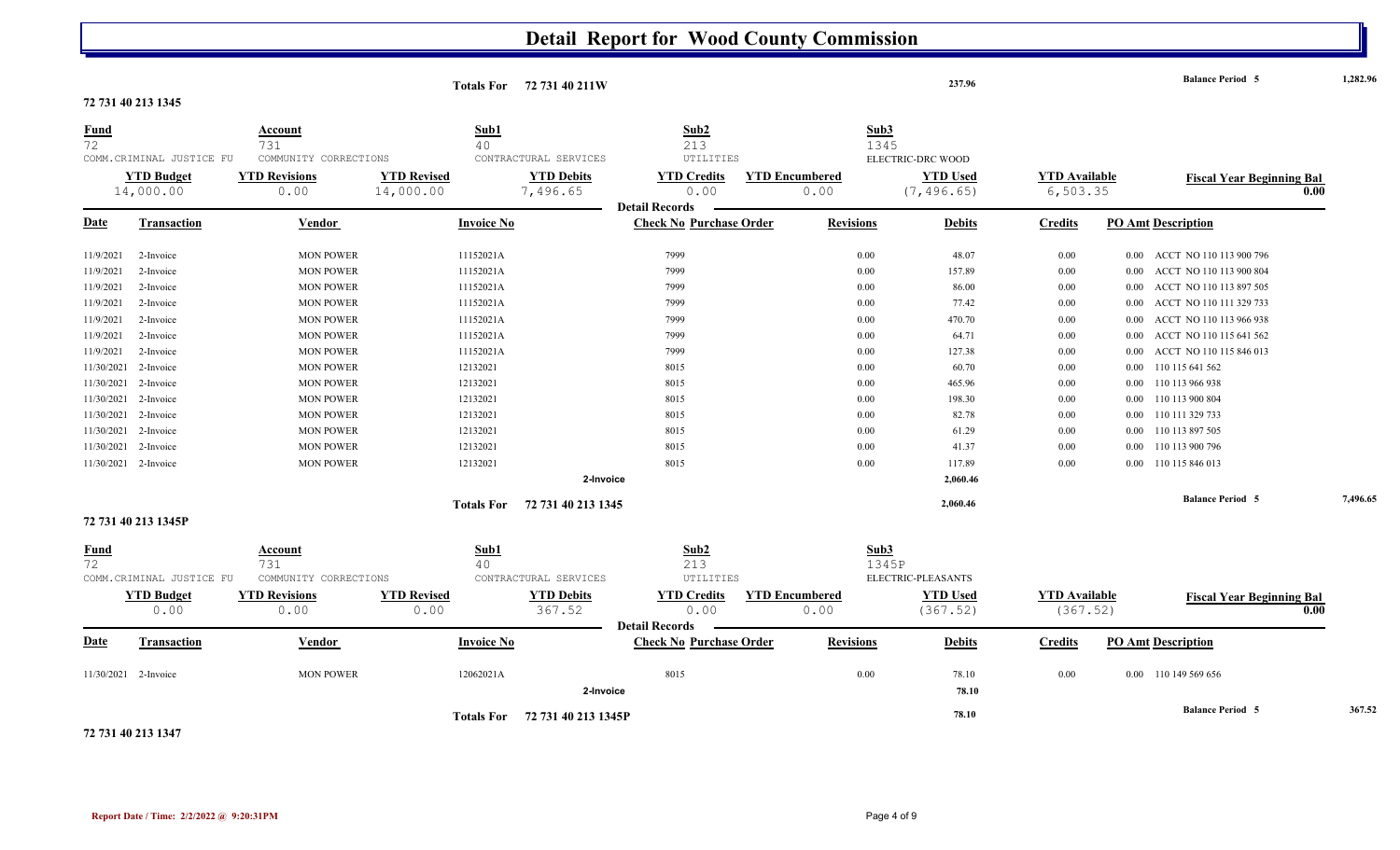| <b>Fund</b><br>$\overline{72}$ |                           | <b>Account</b><br>731        | Sub1<br>40         |                               | Sub2<br>213                                             | Sub3<br>1347          |                      |                      |                                      |        |
|--------------------------------|---------------------------|------------------------------|--------------------|-------------------------------|---------------------------------------------------------|-----------------------|----------------------|----------------------|--------------------------------------|--------|
|                                | COMM. CRIMINAL JUSTICE FU | COMMUNITY CORRECTIONS        |                    | CONTRACTURAL SERVICES         | ${\tt UTILITIES}$                                       |                       | ELECTRIC-DRC-ROANE   |                      |                                      |        |
|                                | <b>YTD Budget</b>         | <b>YTD Revisions</b>         | <b>YTD Revised</b> | <b>YTD Debits</b>             | <b>YTD Credits</b>                                      | <b>YTD Encumbered</b> | <b>YTD Used</b>      | <b>YTD Available</b> | <b>Fiscal Year Beginning Bal</b>     |        |
|                                | 0.00                      | 0.00                         | 0.00               | 779.14                        | 0.00                                                    | 0.00                  | (779.14)             | (779.14)             | 0.00                                 |        |
| Date                           | <b>Transaction</b>        | Vendor                       | <b>Invoice No</b>  |                               | <b>Detail Records</b><br><b>Check No Purchase Order</b> | <b>Revisions</b>      | <b>Debits</b>        | <b>Credits</b>       | <b>PO Amt Description</b>            |        |
|                                | 11/23/2021 2-Invoice      | <b>MON POWER</b>             | 11292021A          |                               | 8007                                                    | 0.00                  | 73.38                | 0.00                 | 0.00 ACCT NO 110 083 487 907         |        |
|                                |                           |                              |                    | 2-Invoice                     |                                                         |                       | 73.38                |                      |                                      |        |
|                                |                           |                              | <b>Totals For</b>  | 72 731 40 213 1347            |                                                         |                       | 73.38                |                      | <b>Balance Period 5</b>              | 779.14 |
|                                | 72 731 40 213 1348        |                              |                    |                               |                                                         |                       |                      |                      |                                      |        |
| Fund                           |                           | Account                      | Sub1               |                               | Sub2                                                    | Sub3                  |                      |                      |                                      |        |
| 72                             | COMM.CRIMINAL JUSTICE FU  | 731<br>COMMUNITY CORRECTIONS | 40                 | CONTRACTURAL SERVICES         | 213<br><b>UTILITIES</b>                                 | 1348                  | GAS-DRC-WOOD         |                      |                                      |        |
|                                | <b>YTD Budget</b>         | <b>YTD Revisions</b>         | <b>YTD Revised</b> | <b>YTD Debits</b>             | <b>YTD Credits</b>                                      | <b>YTD Encumbered</b> | <b>YTD Used</b>      | <b>YTD Available</b> | <b>Fiscal Year Beginning Bal</b>     |        |
|                                | 0.00                      | 0.00                         | 0.00               | 709.24                        | 0.00<br><b>Detail Records</b>                           | 0.00                  | (709.24)             | (709.24)             | 0.00                                 |        |
| <b>Date</b>                    | Transaction               | <b>Vendor</b>                | <b>Invoice No</b>  |                               | <b>Check No Purchase Order</b>                          | <b>Revisions</b>      | <b>Debits</b>        | <b>Credits</b>       | <b>PO Amt Description</b>            |        |
| 11/9/2021                      | 2-Invoice                 | <b>DOMINION HOPE</b>         | 11152021A          |                               | 7997                                                    | 0.00                  | 28.68                | 0.00                 | ACCT NO 2 5000 6555 0118<br>$0.00\,$ |        |
| 11/9/2021                      | 2-Invoice                 | <b>DOMINION HOPE</b>         | 11152021A          |                               | 7997                                                    | 0.00                  | 34.82                | 0.00                 | ACCT NO 2 5000 6555 0226<br>$0.00\,$ |        |
| 11/9/2021                      | 2-Invoice                 | <b>DOMINION HOPE</b>         | 11152021A          |                               | 7997                                                    | 0.00                  | 28.00                | 0.00                 | ACCT NO 2 5000 6555 0189<br>0.00     |        |
| 11/9/2021                      | 2-Invoice                 | <b>DOMINION HOPE</b>         | 11152021A          |                               | 7997                                                    | 0.00                  | 23.90                | 0.00                 | ACCT NO 5 5000 6584 1000<br>0.00     |        |
| 11/9/2021                      | 2-Invoice                 | <b>DOMINION HOPE</b>         | 11152021A          |                               | 7997                                                    | 0.00                  | 28.00                | 0.00                 | ACCT NO 2 5000 6555 0386<br>0.00     |        |
| 11/9/2021                      | 2-Invoice                 | <b>DOMINION HOPE</b>         | 11152021A          |                               | 7997                                                    | 0.00                  | 28.00                | 0.00                 | ACCT NO 2 5000 6555 0033<br>0.00     |        |
|                                |                           |                              |                    | 2-Invoice                     |                                                         |                       | 171.40               |                      |                                      |        |
|                                |                           |                              |                    | Totals For 72 731 40 213 1348 |                                                         |                       | 171.40               |                      | <b>Balance Period 5</b>              | 709.24 |
|                                | 72 731 40 213 1348P       |                              |                    |                               |                                                         |                       |                      |                      |                                      |        |
| Fund<br>72                     |                           | Account<br>731               | Sub1<br>40         |                               | Sub2<br>213                                             | Sub3<br>1348P         |                      |                      |                                      |        |
|                                | COMM.CRIMINAL JUSTICE FU  | COMMUNITY CORRECTIONS        |                    | CONTRACTURAL SERVICES         | UTILITIES                                               |                       | <b>GAS-PLEASANTS</b> |                      |                                      |        |
|                                | <b>YTD Budget</b>         | <b>YTD Revisions</b>         | <b>YTD Revised</b> | <b>YTD Debits</b>             | <b>YTD Credits</b>                                      | <b>YTD Encumbered</b> | <b>YTD Used</b>      | <b>YTD Available</b> | <b>Fiscal Year Beginning Bal</b>     |        |
|                                | 0.00                      | 0.00                         | 0.00               | 133.90                        | 0.00                                                    | 0.00                  | (133.90)             | (133.90)             | 0.00                                 |        |
| <b>Date</b>                    | <b>Transaction</b>        | Vendor                       | <b>Invoice No</b>  |                               | <b>Detail Records</b><br><b>Check No Purchase Order</b> | <b>Revisions</b>      | <b>Debits</b>        | <b>Credits</b>       | <b>PO Amt Description</b>            |        |
| 11/9/2021                      | 2-Invoice                 | <b>DOMINION HOPE</b>         | 11102021           |                               | 7997                                                    | 0.00                  | 30.92                | 0.00                 | ACCT NO 5 1800 1592 5335<br>$0.00\,$ |        |
|                                | 11/30/2021 2-Invoice      | <b>DOMINION HOPE</b>         | 12092021           |                               | 8011                                                    | 0.00                  | 34.84                | 0.00                 | 0.00 5 1800 1592 5335                |        |
|                                |                           |                              |                    | 2-Invoice                     |                                                         |                       | 65.76                |                      |                                      |        |
|                                |                           |                              | <b>Totals For</b>  | 72 731 40 213 1348P           |                                                         |                       | 65.76                |                      | <b>Balance Period 5</b>              | 133.90 |

### **72 731 40 219**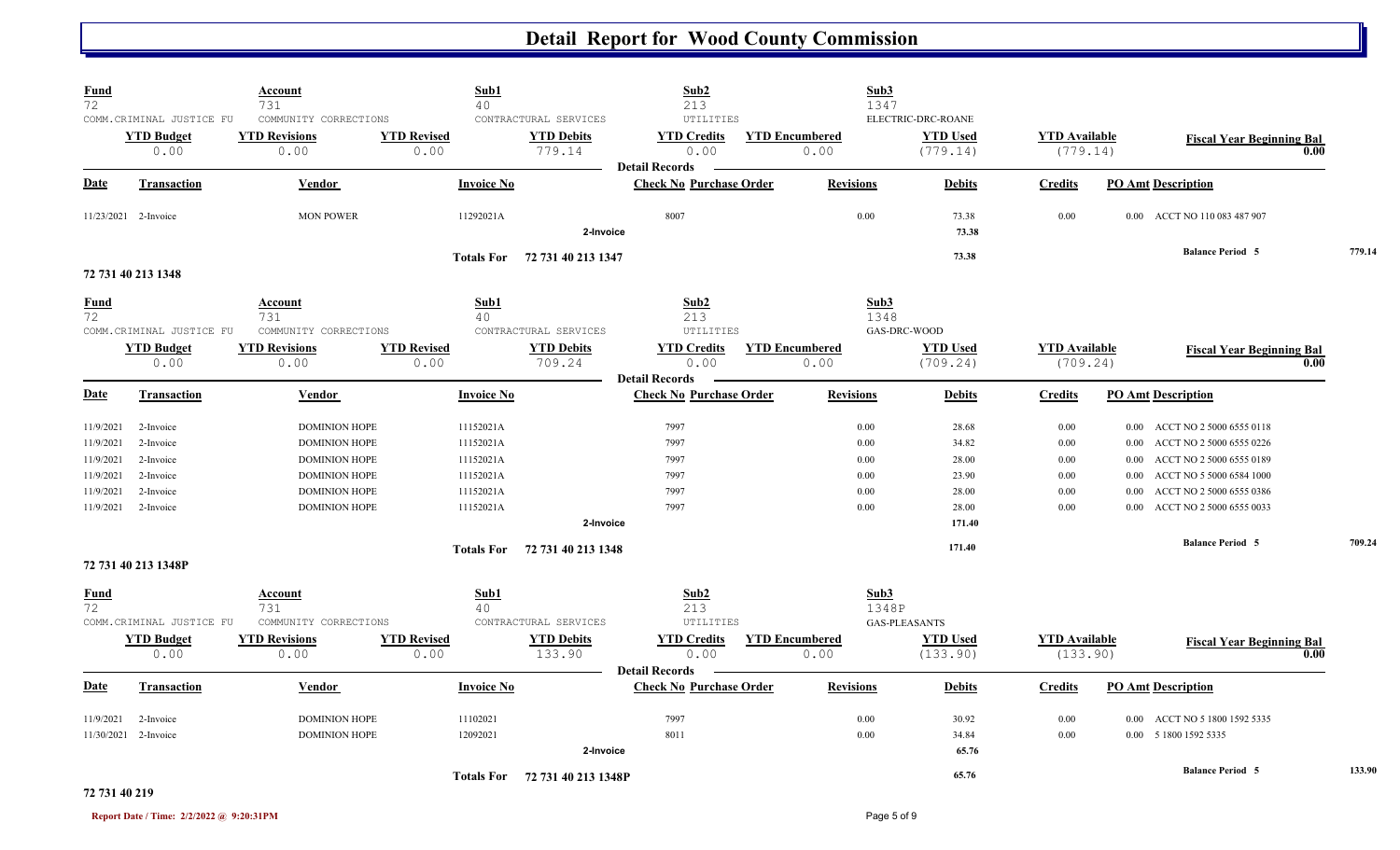| <b>Fund</b><br>72 | COMM.CRIMINAL JUSTICE FU                     | <b>Account</b><br>731<br>COMMUNITY CORRECTIONS |                                                                          | Sub1<br>40               | CONTRACTURAL SERVICES            | Sub2<br>219<br>BLDGS/EQUIP RENT                         |                     | Sub3                          |                                      |                                       |                                                  |      |            |
|-------------------|----------------------------------------------|------------------------------------------------|--------------------------------------------------------------------------|--------------------------|----------------------------------|---------------------------------------------------------|---------------------|-------------------------------|--------------------------------------|---------------------------------------|--------------------------------------------------|------|------------|
|                   | <b>YTD Budget</b><br>0.00                    | <b>YTD Revisions</b><br>0.00                   | <b>YTD Revised</b><br>0.00                                               |                          | <b>YTD Debits</b><br>10,350.00   | <b>YTD Credits</b><br>0.00<br><b>Detail Records</b>     |                     | <b>YTD Encumbered</b><br>0.00 | <b>YTD Used</b><br>(10, 350.00)      | <b>YTD</b> Available<br>(10, 350.00)  | <b>Fiscal Year Beginning Bal</b>                 | 0.00 |            |
| Date              | <b>Transaction</b>                           | <b>Vendor</b>                                  |                                                                          | <b>Invoice No</b>        |                                  | <b>Check No Purchase Order</b>                          |                     | <b>Revisions</b>              | <b>Debits</b>                        | <b>Credits</b>                        | <b>PO Amt Description</b>                        |      |            |
|                   | 11/16/2021 2-Invoice<br>11/30/2021 2-Invoice |                                                | WOOD COUNTY COMMISSION<br>WOOD COUNTY COMMISSION                         | 112021<br>122021         | 2-Invoice                        | 8005<br>8019                                            |                     | 0.00<br>0.00                  | 1,725.00<br>1,725.00<br>3,450.00     | 0.00<br>0.00                          | 0.00 DRC NOV PAYMENT<br>0.00 DRC DEC PAYMENT     |      |            |
| 72 731 40 219P    |                                              |                                                |                                                                          | Totals For 72 731 40 219 |                                  |                                                         |                     |                               | 3,450.00                             |                                       | <b>Balance Period 5</b>                          |      | 10,350.00  |
| <b>Fund</b><br>72 | COMM. CRIMINAL JUSTICE FU                    | Account<br>731<br>COMMUNITY CORRECTIONS        |                                                                          | Sub1<br>40               | CONTRACTURAL SERVICES            | Sub2<br>219P<br>RENT-PLEASANTS                          |                     | Sub3                          |                                      |                                       |                                                  |      |            |
|                   | <b>YTD Budget</b><br>0.00                    | <b>YTD Revisions</b><br>0.00                   | <b>YTD Revised</b><br>0.00                                               |                          | <b>YTD Debits</b><br>5,700.00    | <b>YTD Credits</b><br>0.00                              |                     | <b>YTD Encumbered</b><br>0.00 | <b>YTD Used</b><br>(5, 700.00)       | <b>YTD</b> Available<br>(5, 700.00)   | <b>Fiscal Year Beginning Bal</b>                 | 0.00 |            |
| Date              | <b>Transaction</b>                           | Vendor                                         |                                                                          | <b>Invoice No</b>        |                                  | <b>Detail Records</b><br><b>Check No Purchase Order</b> |                     | <b>Revisions</b>              | <b>Debits</b>                        | <b>Credits</b>                        | <b>PO Amt Description</b>                        |      |            |
| 11/2/2021         | 2-Invoice<br>11/30/2021 2-Invoice            |                                                | DICK WARNER RENTALS<br>DICK WARNER RENTALS                               | 112021<br>122021         | 2-Invoice                        | 7994<br>8010                                            |                     | 0.00<br>0.00                  | 950.00<br>950.00<br>1,900.00         | 0.00<br>0.00                          | NOVEMBER RENT<br>0.00<br><b>DEC 2021</b><br>0.00 |      |            |
| 72 731 40 230     |                                              |                                                |                                                                          | <b>Totals For</b>        | 72 731 40 219P                   |                                                         |                     |                               | 1,900.00                             |                                       | <b>Balance Period 5</b>                          |      | 5,700.00   |
| <b>Fund</b><br>72 | COMM.CRIMINAL JUSTICE FU                     | Account<br>731<br>COMMUNITY CORRECTIONS        |                                                                          | Sub1<br>40               | CONTRACTURAL SERVICES            | Sub2<br>230                                             | CONTRACTED SERVICES | Sub3                          |                                      |                                       |                                                  |      |            |
|                   | <b>YTD Budget</b><br>0.00                    | <b>YTD Revisions</b><br>0.00                   | <b>YTD Revised</b><br>0.00                                               |                          | <b>YTD Debits</b><br>234, 424.46 | <b>YTD Credits</b><br>0.00                              |                     | <b>YTD Encumbered</b><br>0.00 | <b>YTD Used</b><br>(234, 424.46)     | <b>YTD Available</b><br>(234, 424.46) | <b>Fiscal Year Beginning Bal</b>                 | 0.00 |            |
| Date              | <b>Transaction</b>                           | <b>Vendor</b>                                  |                                                                          | <b>Invoice No</b>        |                                  | <b>Detail Records</b><br><b>Check No Purchase Order</b> |                     | <b>Revisions</b>              | <b>Debits</b>                        | <b>Credits</b>                        | <b>PO Amt Description</b>                        |      |            |
| 11/2/2021         | 2-Invoice<br>11/30/2021 2-Invoice            |                                                | WV DRUG TESTING LABORATOR 10252021<br>WV DRUG TESTING LABORATOR 11182021 |                          | 2-Invoice                        | 7996<br>8020                                            |                     | 0.00<br>0.00                  | 61,409.18<br>50,086.09<br>111,495.27 | 0.00<br>0.00                          | SEPT 2021 REVENUE<br>0.00<br>0.00 OCT REVENUE    |      |            |
|                   |                                              |                                                |                                                                          | Totals For 72 731 40 230 |                                  |                                                         |                     |                               | 111,495.27                           |                                       | <b>Balance Period 5</b>                          |      | 234,424.46 |

**72 731 40 230J**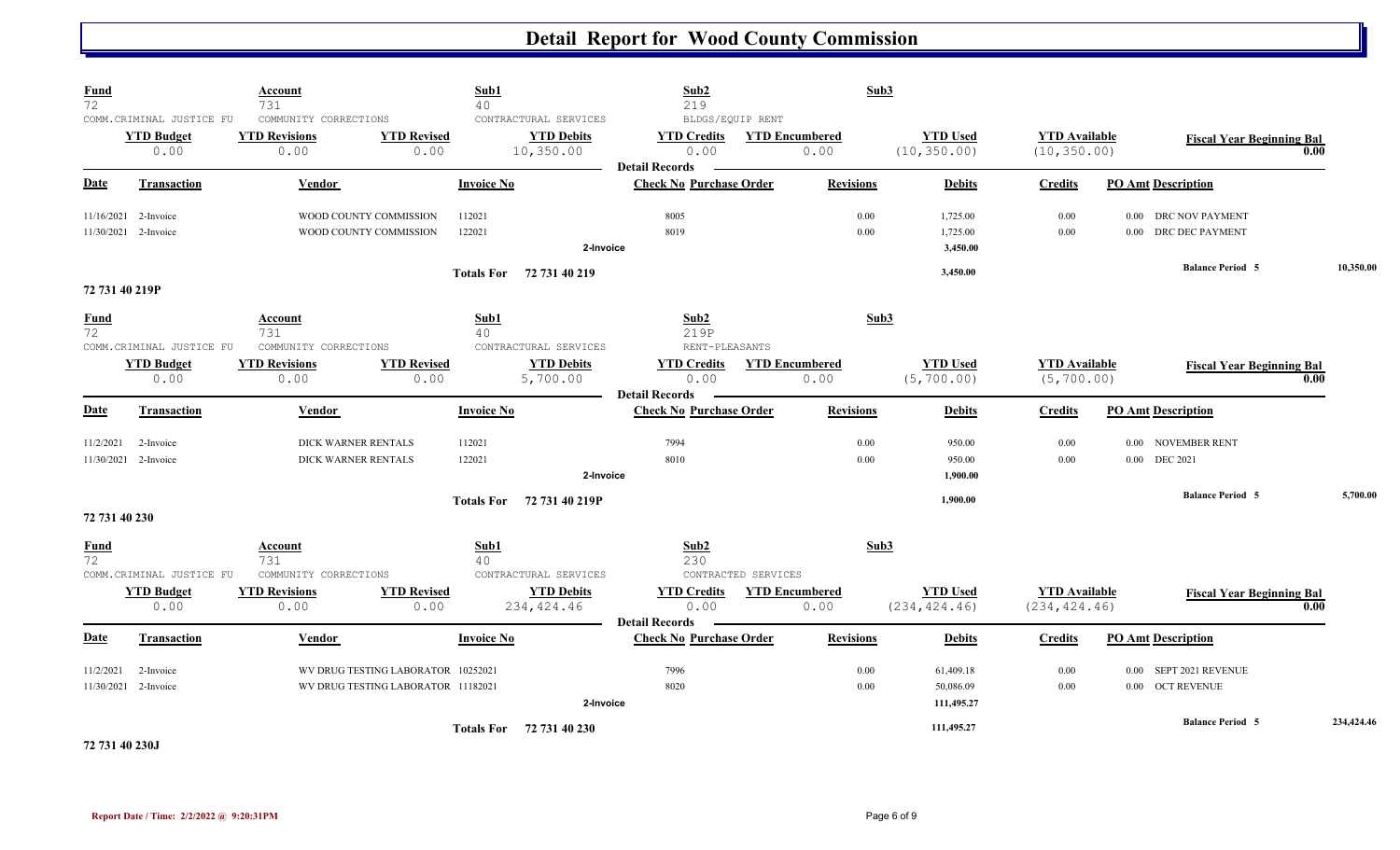| <b>Fund</b><br>72                   |                                                       | <u>Account</u><br>731                                 | Sub1<br>40                        |                                                        | Sub2<br>230J                                            |                                                      | Sub3                            |                                      |                                          |                                                                              |
|-------------------------------------|-------------------------------------------------------|-------------------------------------------------------|-----------------------------------|--------------------------------------------------------|---------------------------------------------------------|------------------------------------------------------|---------------------------------|--------------------------------------|------------------------------------------|------------------------------------------------------------------------------|
|                                     | COMM.CRIMINAL JUSTICE FU<br><b>YTD Budget</b><br>0.00 | COMMUNITY CORRECTIONS<br><b>YTD Revisions</b><br>0.00 | <b>YTD Revised</b><br>0.00        | CONTRACTURAL SERVICES<br><b>YTD Debits</b><br>9,300.00 | <b>YTD Credits</b><br>0.00                              | CONTRACTUAL-JACKSON<br><b>YTD Encumbered</b><br>0.00 | <b>YTD Used</b><br>(9, 300.00)  | <b>YTD Available</b><br>(9, 300.00)  |                                          | <b>Fiscal Year Beginning Bal</b><br>0.00                                     |
| <b>Date</b>                         | <b>Transaction</b>                                    | Vendor                                                | <b>Invoice No</b>                 |                                                        | <b>Detail Records</b><br><b>Check No Purchase Order</b> | <b>Revisions</b>                                     | <b>Debits</b>                   | <b>Credits</b>                       | <b>PO Amt Description</b>                |                                                                              |
| 11/16/2021                          | 2-Invoice                                             |                                                       | FREEDOM HOUSE RENTALS, LLC 122021 |                                                        | 8003                                                    | 0.00                                                 | 1,550.00                        | 0.00                                 | 0.00 DEC RENT                            |                                                                              |
|                                     | 11/30/2021 2-Invoice                                  |                                                       | FREEDOM HOUSE RENTALS, LLC 012022 | 2-Invoice                                              | 8012                                                    | 0.00                                                 | 1,550.00<br>3,100.00            | 0.00                                 | 0.00 JAN RENT                            |                                                                              |
|                                     |                                                       |                                                       | <b>Totals For</b>                 | 72 731 40 230J                                         |                                                         |                                                      | 3,100.00                        |                                      | <b>Balance Period 5</b>                  | 9,300.00                                                                     |
| 72 731 40 230R<br><b>Fund</b><br>72 |                                                       | <b>Account</b><br>731                                 | Sub1<br>40                        |                                                        | Sub2<br>230R                                            |                                                      | Sub3                            |                                      |                                          |                                                                              |
|                                     | COMM.CRIMINAL JUSTICE FU<br><b>YTD Budget</b><br>0.00 | COMMUNITY CORRECTIONS<br><b>YTD Revisions</b><br>0.00 | <b>YTD Revised</b><br>0.00        | CONTRACTURAL SERVICES<br><b>YTD Debits</b><br>3,300.00 | <b>YTD Credits</b><br>0.00<br><b>Detail Records</b>     | CONTRACTUAL-ROANE<br><b>YTD Encumbered</b><br>0.00   | <b>YTD Used</b><br>(3, 300.00)  | <b>YTD</b> Available<br>(3, 300.00)  |                                          | <b>Fiscal Year Beginning Bal</b><br>0.00                                     |
| Date                                | <b>Transaction</b>                                    | Vendor                                                | <b>Invoice No</b>                 |                                                        | <b>Check No Purchase Order</b>                          | <b>Revisions</b>                                     | <b>Debits</b>                   | <b>Credits</b>                       | <b>PO Amt Description</b>                |                                                                              |
| 11/16/2021                          | 2-Invoice<br>11/30/2021 2-Invoice                     | PHYLISS LANCE<br>PHYLISS LANCE                        | 122021<br>012022                  | 2-Invoice                                              | 8004<br>8014                                            | 0.00<br>0.00                                         | 550.00<br>550.00<br>1,100.00    | 0.00<br>0.00                         | 0.00<br><b>DEC RENT</b><br>0.00 JAN RENT |                                                                              |
| 72 731 55 341                       |                                                       |                                                       |                                   | Totals For 72 731 40 230R                              |                                                         |                                                      | 1.100.00                        |                                      | <b>Balance Period 5</b>                  | 3.300.00                                                                     |
| <b>Fund</b><br>72                   | COMM.CRIMINAL JUSTICE FU                              | Account<br>731<br>COMMUNITY CORRECTIONS               | Sub1<br>55<br>COMMODITIES         |                                                        | Sub2<br>341                                             | SUPPLIES/MATERIALS                                   | Sub3                            |                                      |                                          |                                                                              |
|                                     | <b>YTD Budget</b><br>0.00                             | <b>YTD Revisions</b><br>0.00                          | <b>YTD Revised</b><br>0.00        | <b>YTD Debits</b><br>11,556.88                         | <b>YTD Credits</b><br>0.00<br><b>Detail Records</b>     | <b>YTD</b> Encumbered<br>1,279.10                    | <b>YTD Used</b><br>(11, 556.88) | <b>YTD</b> Available<br>(12, 835.98) |                                          | <b>Fiscal Year Beginning Bal</b><br>0.00                                     |
| Date                                | <b>Transaction</b>                                    | Vendor                                                | <b>Invoice No</b>                 |                                                        | <b>Check No Purchase Order</b>                          | <b>Revisions</b>                                     | <b>Debits</b>                   | <b>Credits</b>                       | <b>PO Amt Description</b>                |                                                                              |
| 11/15/2021<br>11/18/2021            | 1-Purchase Order<br>1-Purchase Order                  | <b>SASSI INSTITUTE</b><br><b>J K DATA CORP</b>        |                                   |                                                        | 85088<br>85109                                          | 0.00<br>0.00                                         | 0.00<br>0.00                    | 0.00<br>0.00                         | 200.00<br>1,079.10                       | <b>SASSI ORDER FORMS, SHIPPING</b><br>6000 CHAIN OF CUSTODY FORMS & SHIPPING |
|                                     |                                                       |                                                       |                                   |                                                        | 1-Purchase Order                                        |                                                      |                                 |                                      |                                          |                                                                              |
| 11/9/2021                           | 2-Invoice                                             | WOOD COUNTY WASTE                                     | 11242021                          |                                                        | 8001                                                    | 0.00                                                 | 158.91                          | $0.00\,$                             | $0.00\,$<br>ACCT J032                    |                                                                              |
| 11/23/2021                          | 2-Invoice                                             | TIANO-KNOPP ASSOC., INC.                              | 11072021B                         |                                                        | 8008                                                    | 0.00                                                 | 500.00                          | $0.00\,$                             | CARES ACT - OCT 2021<br>0.00             |                                                                              |
| 11/23/2021                          | 2-Invoice                                             | TIANO-KNOPP ASSOC., INC.                              | 11072021B                         |                                                        | 8008                                                    | 0.00                                                 | 417.00                          | 0.00                                 | <b>GRANT SERVICES - OCT 2021</b><br>0.00 |                                                                              |
|                                     | 11/23/2021 2-Invoice                                  | TIANO-KNOPP ASSOC., INC.                              | 11072021B                         | 2-Invoice                                              | 8008                                                    | 0.00                                                 | 500.00<br>1,575.91              | 0.00                                 | <b>CARES ACT - SEPT 2021</b><br>0.00     |                                                                              |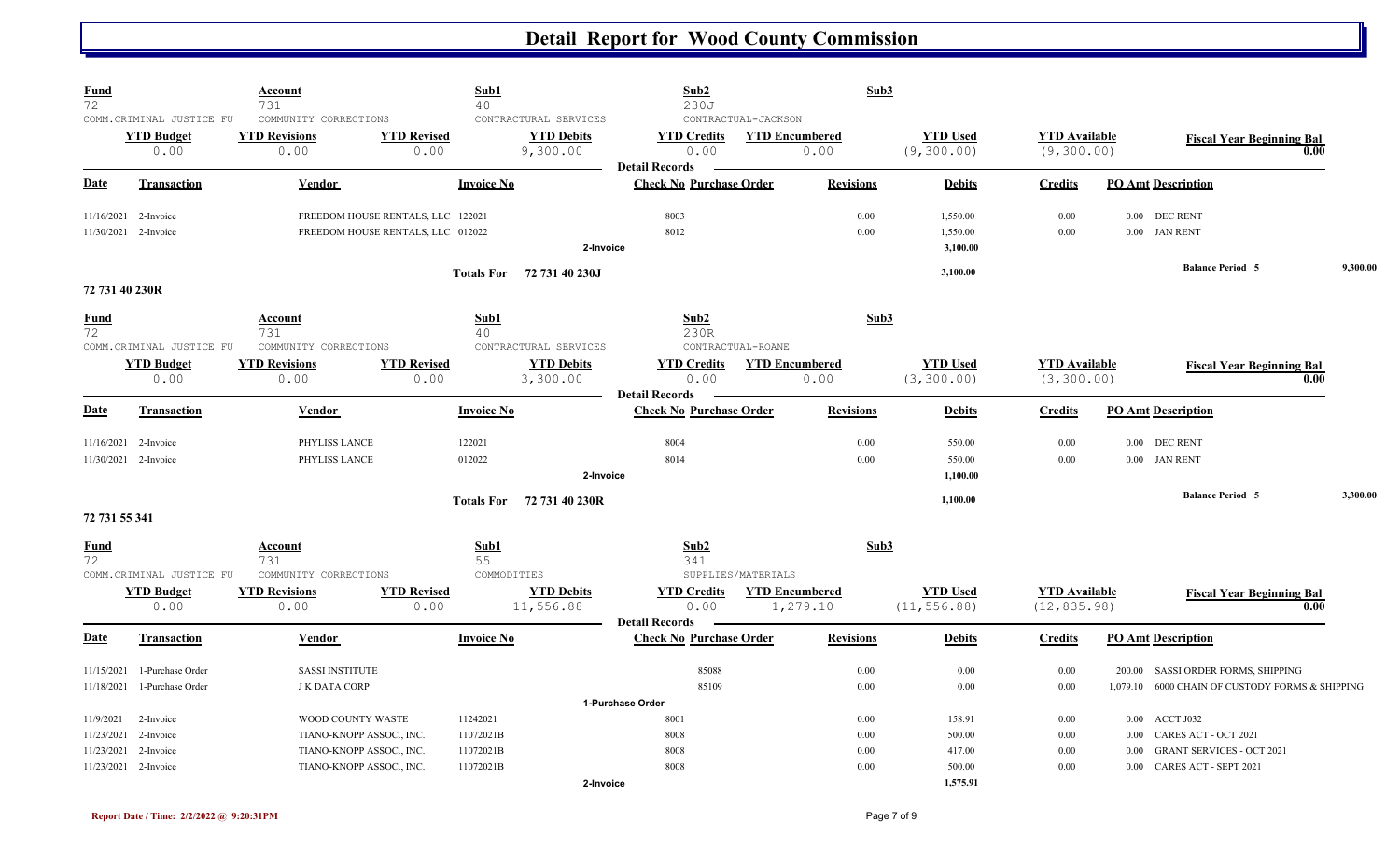| <b>Detail Report for Wood County Commission</b><br>20211110003001<br>36.19<br>11/16/2021 5-Journal Entry<br><b>AMAZON</b><br>84986<br>$0.00\,$<br>$0.00\,$<br>germx, Dawn, Clorox, etc. JORUN PICCIANO-7516-A<br>(36.19)<br>84986<br>0.00<br>62.50<br>0.00<br>germx, Dawn, Clorox, etc. JORUN PICCIANO-7516-A<br>11/16/2021<br>5-Journal Entry<br><b>AMAZON</b><br>20211110004001<br>(62.50)<br>germx, Dawn, Clorox, etc. JORUN PICCIANO-7516-A<br>11/16/2021<br>5-Journal Entry<br>AMAZON<br>20211110005001<br>84986<br>$0.00\,$<br>71.69<br>0.00<br>(71.69)<br>11/16/2021<br>5-Journal Entry<br><b>AMAZON</b><br>20211110006001<br>84986<br>$0.00\,$<br>632.52<br>0.00<br>germx, Dawn, Clorox, etc. JORUN PICCIANO-7516-A<br>(632.52)<br>84986<br>11/16/2021<br>5-Journal Entry<br>AMAZON<br>20211110007001<br>$0.00\,$<br>160.18<br>0.00<br>germx, Dawn, Clorox, etc. JORUN PICCIANO-7516-A<br>(160.18)<br>5-Journal Entry<br><b>EPOSNOW</b><br>BRENNA A SAMS-5407-EPOS NOW LLC Premium<br>11/16/2021<br>20211110008001<br>$0.00\,$<br>54.00<br>0.00<br>$0.00\,$<br>11/16/2021<br>5-Journal Entry<br><b>INTUIT</b><br>20211110009001<br>$0.00\,$<br>85.60<br>0.00<br>BRENNA A SAMS-5407-INTUIT Quickbooks Online<br>$0.00\,$<br>WOOD CO FINANCE-4019-WASTE MGMT WM EZ<br>11/16/2021 5-Journal Entry<br>WASTE MANAGEMENT OF WV IN 20211110108001<br>0.00<br>62.18<br>0.00<br>$0.00\,$<br>1,164.86<br>5-Journal Entry<br><b>Balance Period 5</b><br>2,740.77<br>316.02<br>Totals For 72 731 55 341<br>72 731 55 341J<br>Sub2<br>Sub3<br>Sub1<br><u>Fund</u><br><b>Account</b><br>72<br>55<br>731<br>341J<br>COMM.CRIMINAL JUSTICE FU<br>COMMODITIES<br>SUPPLIES-JCDR<br>COMMUNITY CORRECTIONS<br><b>YTD Debits</b><br><b>YTD Encumbered</b><br><b>YTD Used</b><br><b>YTD</b> Available<br><b>YTD Budget</b><br><b>YTD Revisions</b><br><b>YTD</b> Revised<br><b>YTD Credits</b><br><b>Fiscal Year Beginning Bal</b><br>(1, 647.38)<br>0.00<br>0.00<br>0.00<br>1,144.81<br>502.57<br>(1, 144.81)<br>0.00<br>0.00<br><b>Detail Records</b><br><b>Check No Purchase Order</b><br><b>PO Amt Description</b><br><u>Date</u><br><b>Vendor</b><br><b>Invoice No</b><br><b>Revisions</b><br><b>Debits</b><br><b>Credits</b><br><b>Transaction</b><br>THE DULUTH MODEL<br>85087<br>0.00<br>0.00<br>11/15/2021<br>1-Purchase Order<br>$0.00\,$<br>BATTERERS INTERVENTION CURRICULUM<br>495.00<br>1-Purchase Order<br>CRYSTAL SPRING WATER<br>675036<br>8006<br>0.00<br>0.00<br><b>CUST ID DAYREP</b><br>11/23/2021 2-Invoice<br>7.75<br>$0.00\,$<br>CRYSTAL SPRING WATER<br>10211703<br>8006<br>0.00<br>8.00<br>0.00 CUST ID DAYREP<br>11/23/2021 2-Invoice<br>0.00<br>15.75<br>2-Invoice<br><b>Balance Period 5</b><br>15.75<br>495.00<br>Totals For 72 731 55 341J<br>72 731 55 341W<br>Sub1<br>Sub2<br>Sub3<br>$\frac{Fund}{72}$<br>Account<br>55<br>731<br>341W<br>COMMUNITY CORRECTIONS<br>COMMODITIES<br>SUPPLIES-WOOD COUNTY<br>COMM.CRIMINAL JUSTICE FU<br><b>YTD Revised</b><br><b>YTD Debits</b><br><b>YTD Used</b><br><b>YTD Budget</b><br><b>YTD Revisions</b><br><b>YTD Credits</b><br><b>YTD Encumbered</b><br><b>YTD</b> Available<br><b>Fiscal Year Beginning Bal</b><br>0.00<br>0.00<br>6,088.92<br>0.00<br>(6,088.92)<br>(6, 077.13)<br>0.00<br>(11.79)<br>0.00<br><b>Detail Records</b><br><b>Date</b><br><b>Check No Purchase Order</b><br><b>Invoice No</b><br><b>Debits</b><br><b>PO Amt Description</b><br><b>Transaction</b><br>Vendor<br><b>Revisions</b><br><b>Credits</b><br>11/23/2021 2-Invoice<br>CRYSTAL SPRING WATER<br>675360<br>8006<br>$0.00\,$<br>25.00<br>$0.00\,$<br>0.00 CUST ID - DAYREP<br>675400<br>8006<br>39.75<br>11/23/2021 2-Invoice<br>CRYSTAL SPRING WATER<br>$0.00\,$<br>0.00<br>0.00 CUST ID DAYREP |                      |                       |          |           |          |        |          |                         |           |
|-----------------------------------------------------------------------------------------------------------------------------------------------------------------------------------------------------------------------------------------------------------------------------------------------------------------------------------------------------------------------------------------------------------------------------------------------------------------------------------------------------------------------------------------------------------------------------------------------------------------------------------------------------------------------------------------------------------------------------------------------------------------------------------------------------------------------------------------------------------------------------------------------------------------------------------------------------------------------------------------------------------------------------------------------------------------------------------------------------------------------------------------------------------------------------------------------------------------------------------------------------------------------------------------------------------------------------------------------------------------------------------------------------------------------------------------------------------------------------------------------------------------------------------------------------------------------------------------------------------------------------------------------------------------------------------------------------------------------------------------------------------------------------------------------------------------------------------------------------------------------------------------------------------------------------------------------------------------------------------------------------------------------------------------------------------------------------------------------------------------------------------------------------------------------------------------------------------------------------------------------------------------------------------------------------------------------------------------------------------------------------------------------------------------------------------------------------------------------------------------------------------------------------------------------------------------------------------------------------------------------------------------------------------------------------------------------------------------------------------------------------------------------------------------------------------------------------------------------------------------------------------------------------------------------------------------------------------------------------------------------------------------------------------------------------------------------------------------------------------------------------------------------------------------------------------------------------------------------------------------------------------------------------------------------------------------------------------------------------------------------------------------------------------------------------------------------------------------------------------------------------------------------------------------------------------------------------------------------------------------------------------------------------------------------------------------------------------------------------------------------|----------------------|-----------------------|----------|-----------|----------|--------|----------|-------------------------|-----------|
|                                                                                                                                                                                                                                                                                                                                                                                                                                                                                                                                                                                                                                                                                                                                                                                                                                                                                                                                                                                                                                                                                                                                                                                                                                                                                                                                                                                                                                                                                                                                                                                                                                                                                                                                                                                                                                                                                                                                                                                                                                                                                                                                                                                                                                                                                                                                                                                                                                                                                                                                                                                                                                                                                                                                                                                                                                                                                                                                                                                                                                                                                                                                                                                                                                                                                                                                                                                                                                                                                                                                                                                                                                                                                                                                               |                      |                       |          |           |          |        |          |                         |           |
|                                                                                                                                                                                                                                                                                                                                                                                                                                                                                                                                                                                                                                                                                                                                                                                                                                                                                                                                                                                                                                                                                                                                                                                                                                                                                                                                                                                                                                                                                                                                                                                                                                                                                                                                                                                                                                                                                                                                                                                                                                                                                                                                                                                                                                                                                                                                                                                                                                                                                                                                                                                                                                                                                                                                                                                                                                                                                                                                                                                                                                                                                                                                                                                                                                                                                                                                                                                                                                                                                                                                                                                                                                                                                                                                               |                      |                       |          |           |          |        |          |                         |           |
|                                                                                                                                                                                                                                                                                                                                                                                                                                                                                                                                                                                                                                                                                                                                                                                                                                                                                                                                                                                                                                                                                                                                                                                                                                                                                                                                                                                                                                                                                                                                                                                                                                                                                                                                                                                                                                                                                                                                                                                                                                                                                                                                                                                                                                                                                                                                                                                                                                                                                                                                                                                                                                                                                                                                                                                                                                                                                                                                                                                                                                                                                                                                                                                                                                                                                                                                                                                                                                                                                                                                                                                                                                                                                                                                               |                      |                       |          |           |          |        |          |                         |           |
|                                                                                                                                                                                                                                                                                                                                                                                                                                                                                                                                                                                                                                                                                                                                                                                                                                                                                                                                                                                                                                                                                                                                                                                                                                                                                                                                                                                                                                                                                                                                                                                                                                                                                                                                                                                                                                                                                                                                                                                                                                                                                                                                                                                                                                                                                                                                                                                                                                                                                                                                                                                                                                                                                                                                                                                                                                                                                                                                                                                                                                                                                                                                                                                                                                                                                                                                                                                                                                                                                                                                                                                                                                                                                                                                               |                      |                       |          |           |          |        |          |                         |           |
|                                                                                                                                                                                                                                                                                                                                                                                                                                                                                                                                                                                                                                                                                                                                                                                                                                                                                                                                                                                                                                                                                                                                                                                                                                                                                                                                                                                                                                                                                                                                                                                                                                                                                                                                                                                                                                                                                                                                                                                                                                                                                                                                                                                                                                                                                                                                                                                                                                                                                                                                                                                                                                                                                                                                                                                                                                                                                                                                                                                                                                                                                                                                                                                                                                                                                                                                                                                                                                                                                                                                                                                                                                                                                                                                               |                      |                       |          |           |          |        |          |                         |           |
|                                                                                                                                                                                                                                                                                                                                                                                                                                                                                                                                                                                                                                                                                                                                                                                                                                                                                                                                                                                                                                                                                                                                                                                                                                                                                                                                                                                                                                                                                                                                                                                                                                                                                                                                                                                                                                                                                                                                                                                                                                                                                                                                                                                                                                                                                                                                                                                                                                                                                                                                                                                                                                                                                                                                                                                                                                                                                                                                                                                                                                                                                                                                                                                                                                                                                                                                                                                                                                                                                                                                                                                                                                                                                                                                               |                      |                       |          |           |          |        |          |                         |           |
|                                                                                                                                                                                                                                                                                                                                                                                                                                                                                                                                                                                                                                                                                                                                                                                                                                                                                                                                                                                                                                                                                                                                                                                                                                                                                                                                                                                                                                                                                                                                                                                                                                                                                                                                                                                                                                                                                                                                                                                                                                                                                                                                                                                                                                                                                                                                                                                                                                                                                                                                                                                                                                                                                                                                                                                                                                                                                                                                                                                                                                                                                                                                                                                                                                                                                                                                                                                                                                                                                                                                                                                                                                                                                                                                               |                      |                       |          |           |          |        |          |                         |           |
|                                                                                                                                                                                                                                                                                                                                                                                                                                                                                                                                                                                                                                                                                                                                                                                                                                                                                                                                                                                                                                                                                                                                                                                                                                                                                                                                                                                                                                                                                                                                                                                                                                                                                                                                                                                                                                                                                                                                                                                                                                                                                                                                                                                                                                                                                                                                                                                                                                                                                                                                                                                                                                                                                                                                                                                                                                                                                                                                                                                                                                                                                                                                                                                                                                                                                                                                                                                                                                                                                                                                                                                                                                                                                                                                               |                      |                       |          |           |          |        |          |                         |           |
|                                                                                                                                                                                                                                                                                                                                                                                                                                                                                                                                                                                                                                                                                                                                                                                                                                                                                                                                                                                                                                                                                                                                                                                                                                                                                                                                                                                                                                                                                                                                                                                                                                                                                                                                                                                                                                                                                                                                                                                                                                                                                                                                                                                                                                                                                                                                                                                                                                                                                                                                                                                                                                                                                                                                                                                                                                                                                                                                                                                                                                                                                                                                                                                                                                                                                                                                                                                                                                                                                                                                                                                                                                                                                                                                               |                      |                       |          |           |          |        |          |                         |           |
|                                                                                                                                                                                                                                                                                                                                                                                                                                                                                                                                                                                                                                                                                                                                                                                                                                                                                                                                                                                                                                                                                                                                                                                                                                                                                                                                                                                                                                                                                                                                                                                                                                                                                                                                                                                                                                                                                                                                                                                                                                                                                                                                                                                                                                                                                                                                                                                                                                                                                                                                                                                                                                                                                                                                                                                                                                                                                                                                                                                                                                                                                                                                                                                                                                                                                                                                                                                                                                                                                                                                                                                                                                                                                                                                               |                      |                       |          |           |          |        |          |                         | 11,556.88 |
|                                                                                                                                                                                                                                                                                                                                                                                                                                                                                                                                                                                                                                                                                                                                                                                                                                                                                                                                                                                                                                                                                                                                                                                                                                                                                                                                                                                                                                                                                                                                                                                                                                                                                                                                                                                                                                                                                                                                                                                                                                                                                                                                                                                                                                                                                                                                                                                                                                                                                                                                                                                                                                                                                                                                                                                                                                                                                                                                                                                                                                                                                                                                                                                                                                                                                                                                                                                                                                                                                                                                                                                                                                                                                                                                               |                      |                       |          |           |          |        |          |                         |           |
|                                                                                                                                                                                                                                                                                                                                                                                                                                                                                                                                                                                                                                                                                                                                                                                                                                                                                                                                                                                                                                                                                                                                                                                                                                                                                                                                                                                                                                                                                                                                                                                                                                                                                                                                                                                                                                                                                                                                                                                                                                                                                                                                                                                                                                                                                                                                                                                                                                                                                                                                                                                                                                                                                                                                                                                                                                                                                                                                                                                                                                                                                                                                                                                                                                                                                                                                                                                                                                                                                                                                                                                                                                                                                                                                               |                      |                       |          |           |          |        |          |                         |           |
|                                                                                                                                                                                                                                                                                                                                                                                                                                                                                                                                                                                                                                                                                                                                                                                                                                                                                                                                                                                                                                                                                                                                                                                                                                                                                                                                                                                                                                                                                                                                                                                                                                                                                                                                                                                                                                                                                                                                                                                                                                                                                                                                                                                                                                                                                                                                                                                                                                                                                                                                                                                                                                                                                                                                                                                                                                                                                                                                                                                                                                                                                                                                                                                                                                                                                                                                                                                                                                                                                                                                                                                                                                                                                                                                               |                      |                       |          |           |          |        |          |                         |           |
|                                                                                                                                                                                                                                                                                                                                                                                                                                                                                                                                                                                                                                                                                                                                                                                                                                                                                                                                                                                                                                                                                                                                                                                                                                                                                                                                                                                                                                                                                                                                                                                                                                                                                                                                                                                                                                                                                                                                                                                                                                                                                                                                                                                                                                                                                                                                                                                                                                                                                                                                                                                                                                                                                                                                                                                                                                                                                                                                                                                                                                                                                                                                                                                                                                                                                                                                                                                                                                                                                                                                                                                                                                                                                                                                               |                      |                       |          |           |          |        |          |                         |           |
|                                                                                                                                                                                                                                                                                                                                                                                                                                                                                                                                                                                                                                                                                                                                                                                                                                                                                                                                                                                                                                                                                                                                                                                                                                                                                                                                                                                                                                                                                                                                                                                                                                                                                                                                                                                                                                                                                                                                                                                                                                                                                                                                                                                                                                                                                                                                                                                                                                                                                                                                                                                                                                                                                                                                                                                                                                                                                                                                                                                                                                                                                                                                                                                                                                                                                                                                                                                                                                                                                                                                                                                                                                                                                                                                               |                      |                       |          |           |          |        |          |                         |           |
|                                                                                                                                                                                                                                                                                                                                                                                                                                                                                                                                                                                                                                                                                                                                                                                                                                                                                                                                                                                                                                                                                                                                                                                                                                                                                                                                                                                                                                                                                                                                                                                                                                                                                                                                                                                                                                                                                                                                                                                                                                                                                                                                                                                                                                                                                                                                                                                                                                                                                                                                                                                                                                                                                                                                                                                                                                                                                                                                                                                                                                                                                                                                                                                                                                                                                                                                                                                                                                                                                                                                                                                                                                                                                                                                               |                      |                       |          |           |          |        |          |                         |           |
|                                                                                                                                                                                                                                                                                                                                                                                                                                                                                                                                                                                                                                                                                                                                                                                                                                                                                                                                                                                                                                                                                                                                                                                                                                                                                                                                                                                                                                                                                                                                                                                                                                                                                                                                                                                                                                                                                                                                                                                                                                                                                                                                                                                                                                                                                                                                                                                                                                                                                                                                                                                                                                                                                                                                                                                                                                                                                                                                                                                                                                                                                                                                                                                                                                                                                                                                                                                                                                                                                                                                                                                                                                                                                                                                               |                      |                       |          |           |          |        |          |                         |           |
|                                                                                                                                                                                                                                                                                                                                                                                                                                                                                                                                                                                                                                                                                                                                                                                                                                                                                                                                                                                                                                                                                                                                                                                                                                                                                                                                                                                                                                                                                                                                                                                                                                                                                                                                                                                                                                                                                                                                                                                                                                                                                                                                                                                                                                                                                                                                                                                                                                                                                                                                                                                                                                                                                                                                                                                                                                                                                                                                                                                                                                                                                                                                                                                                                                                                                                                                                                                                                                                                                                                                                                                                                                                                                                                                               |                      |                       |          |           |          |        |          |                         |           |
|                                                                                                                                                                                                                                                                                                                                                                                                                                                                                                                                                                                                                                                                                                                                                                                                                                                                                                                                                                                                                                                                                                                                                                                                                                                                                                                                                                                                                                                                                                                                                                                                                                                                                                                                                                                                                                                                                                                                                                                                                                                                                                                                                                                                                                                                                                                                                                                                                                                                                                                                                                                                                                                                                                                                                                                                                                                                                                                                                                                                                                                                                                                                                                                                                                                                                                                                                                                                                                                                                                                                                                                                                                                                                                                                               |                      |                       |          |           |          |        |          |                         |           |
|                                                                                                                                                                                                                                                                                                                                                                                                                                                                                                                                                                                                                                                                                                                                                                                                                                                                                                                                                                                                                                                                                                                                                                                                                                                                                                                                                                                                                                                                                                                                                                                                                                                                                                                                                                                                                                                                                                                                                                                                                                                                                                                                                                                                                                                                                                                                                                                                                                                                                                                                                                                                                                                                                                                                                                                                                                                                                                                                                                                                                                                                                                                                                                                                                                                                                                                                                                                                                                                                                                                                                                                                                                                                                                                                               |                      |                       |          |           |          |        |          |                         |           |
|                                                                                                                                                                                                                                                                                                                                                                                                                                                                                                                                                                                                                                                                                                                                                                                                                                                                                                                                                                                                                                                                                                                                                                                                                                                                                                                                                                                                                                                                                                                                                                                                                                                                                                                                                                                                                                                                                                                                                                                                                                                                                                                                                                                                                                                                                                                                                                                                                                                                                                                                                                                                                                                                                                                                                                                                                                                                                                                                                                                                                                                                                                                                                                                                                                                                                                                                                                                                                                                                                                                                                                                                                                                                                                                                               |                      |                       |          |           |          |        |          |                         |           |
|                                                                                                                                                                                                                                                                                                                                                                                                                                                                                                                                                                                                                                                                                                                                                                                                                                                                                                                                                                                                                                                                                                                                                                                                                                                                                                                                                                                                                                                                                                                                                                                                                                                                                                                                                                                                                                                                                                                                                                                                                                                                                                                                                                                                                                                                                                                                                                                                                                                                                                                                                                                                                                                                                                                                                                                                                                                                                                                                                                                                                                                                                                                                                                                                                                                                                                                                                                                                                                                                                                                                                                                                                                                                                                                                               |                      |                       |          |           |          |        |          |                         |           |
|                                                                                                                                                                                                                                                                                                                                                                                                                                                                                                                                                                                                                                                                                                                                                                                                                                                                                                                                                                                                                                                                                                                                                                                                                                                                                                                                                                                                                                                                                                                                                                                                                                                                                                                                                                                                                                                                                                                                                                                                                                                                                                                                                                                                                                                                                                                                                                                                                                                                                                                                                                                                                                                                                                                                                                                                                                                                                                                                                                                                                                                                                                                                                                                                                                                                                                                                                                                                                                                                                                                                                                                                                                                                                                                                               |                      |                       |          |           |          |        |          |                         |           |
|                                                                                                                                                                                                                                                                                                                                                                                                                                                                                                                                                                                                                                                                                                                                                                                                                                                                                                                                                                                                                                                                                                                                                                                                                                                                                                                                                                                                                                                                                                                                                                                                                                                                                                                                                                                                                                                                                                                                                                                                                                                                                                                                                                                                                                                                                                                                                                                                                                                                                                                                                                                                                                                                                                                                                                                                                                                                                                                                                                                                                                                                                                                                                                                                                                                                                                                                                                                                                                                                                                                                                                                                                                                                                                                                               |                      |                       |          |           |          |        |          |                         |           |
|                                                                                                                                                                                                                                                                                                                                                                                                                                                                                                                                                                                                                                                                                                                                                                                                                                                                                                                                                                                                                                                                                                                                                                                                                                                                                                                                                                                                                                                                                                                                                                                                                                                                                                                                                                                                                                                                                                                                                                                                                                                                                                                                                                                                                                                                                                                                                                                                                                                                                                                                                                                                                                                                                                                                                                                                                                                                                                                                                                                                                                                                                                                                                                                                                                                                                                                                                                                                                                                                                                                                                                                                                                                                                                                                               |                      |                       |          |           |          |        |          |                         | 1,144.81  |
|                                                                                                                                                                                                                                                                                                                                                                                                                                                                                                                                                                                                                                                                                                                                                                                                                                                                                                                                                                                                                                                                                                                                                                                                                                                                                                                                                                                                                                                                                                                                                                                                                                                                                                                                                                                                                                                                                                                                                                                                                                                                                                                                                                                                                                                                                                                                                                                                                                                                                                                                                                                                                                                                                                                                                                                                                                                                                                                                                                                                                                                                                                                                                                                                                                                                                                                                                                                                                                                                                                                                                                                                                                                                                                                                               |                      |                       |          |           |          |        |          |                         |           |
|                                                                                                                                                                                                                                                                                                                                                                                                                                                                                                                                                                                                                                                                                                                                                                                                                                                                                                                                                                                                                                                                                                                                                                                                                                                                                                                                                                                                                                                                                                                                                                                                                                                                                                                                                                                                                                                                                                                                                                                                                                                                                                                                                                                                                                                                                                                                                                                                                                                                                                                                                                                                                                                                                                                                                                                                                                                                                                                                                                                                                                                                                                                                                                                                                                                                                                                                                                                                                                                                                                                                                                                                                                                                                                                                               |                      |                       |          |           |          |        |          |                         |           |
|                                                                                                                                                                                                                                                                                                                                                                                                                                                                                                                                                                                                                                                                                                                                                                                                                                                                                                                                                                                                                                                                                                                                                                                                                                                                                                                                                                                                                                                                                                                                                                                                                                                                                                                                                                                                                                                                                                                                                                                                                                                                                                                                                                                                                                                                                                                                                                                                                                                                                                                                                                                                                                                                                                                                                                                                                                                                                                                                                                                                                                                                                                                                                                                                                                                                                                                                                                                                                                                                                                                                                                                                                                                                                                                                               |                      |                       |          |           |          |        |          |                         |           |
|                                                                                                                                                                                                                                                                                                                                                                                                                                                                                                                                                                                                                                                                                                                                                                                                                                                                                                                                                                                                                                                                                                                                                                                                                                                                                                                                                                                                                                                                                                                                                                                                                                                                                                                                                                                                                                                                                                                                                                                                                                                                                                                                                                                                                                                                                                                                                                                                                                                                                                                                                                                                                                                                                                                                                                                                                                                                                                                                                                                                                                                                                                                                                                                                                                                                                                                                                                                                                                                                                                                                                                                                                                                                                                                                               |                      |                       |          |           |          |        |          |                         |           |
|                                                                                                                                                                                                                                                                                                                                                                                                                                                                                                                                                                                                                                                                                                                                                                                                                                                                                                                                                                                                                                                                                                                                                                                                                                                                                                                                                                                                                                                                                                                                                                                                                                                                                                                                                                                                                                                                                                                                                                                                                                                                                                                                                                                                                                                                                                                                                                                                                                                                                                                                                                                                                                                                                                                                                                                                                                                                                                                                                                                                                                                                                                                                                                                                                                                                                                                                                                                                                                                                                                                                                                                                                                                                                                                                               |                      |                       |          |           |          |        |          |                         |           |
|                                                                                                                                                                                                                                                                                                                                                                                                                                                                                                                                                                                                                                                                                                                                                                                                                                                                                                                                                                                                                                                                                                                                                                                                                                                                                                                                                                                                                                                                                                                                                                                                                                                                                                                                                                                                                                                                                                                                                                                                                                                                                                                                                                                                                                                                                                                                                                                                                                                                                                                                                                                                                                                                                                                                                                                                                                                                                                                                                                                                                                                                                                                                                                                                                                                                                                                                                                                                                                                                                                                                                                                                                                                                                                                                               |                      |                       |          |           |          |        |          |                         |           |
|                                                                                                                                                                                                                                                                                                                                                                                                                                                                                                                                                                                                                                                                                                                                                                                                                                                                                                                                                                                                                                                                                                                                                                                                                                                                                                                                                                                                                                                                                                                                                                                                                                                                                                                                                                                                                                                                                                                                                                                                                                                                                                                                                                                                                                                                                                                                                                                                                                                                                                                                                                                                                                                                                                                                                                                                                                                                                                                                                                                                                                                                                                                                                                                                                                                                                                                                                                                                                                                                                                                                                                                                                                                                                                                                               |                      |                       |          |           |          |        |          |                         |           |
|                                                                                                                                                                                                                                                                                                                                                                                                                                                                                                                                                                                                                                                                                                                                                                                                                                                                                                                                                                                                                                                                                                                                                                                                                                                                                                                                                                                                                                                                                                                                                                                                                                                                                                                                                                                                                                                                                                                                                                                                                                                                                                                                                                                                                                                                                                                                                                                                                                                                                                                                                                                                                                                                                                                                                                                                                                                                                                                                                                                                                                                                                                                                                                                                                                                                                                                                                                                                                                                                                                                                                                                                                                                                                                                                               |                      |                       |          |           |          |        |          |                         |           |
|                                                                                                                                                                                                                                                                                                                                                                                                                                                                                                                                                                                                                                                                                                                                                                                                                                                                                                                                                                                                                                                                                                                                                                                                                                                                                                                                                                                                                                                                                                                                                                                                                                                                                                                                                                                                                                                                                                                                                                                                                                                                                                                                                                                                                                                                                                                                                                                                                                                                                                                                                                                                                                                                                                                                                                                                                                                                                                                                                                                                                                                                                                                                                                                                                                                                                                                                                                                                                                                                                                                                                                                                                                                                                                                                               |                      |                       |          |           |          |        |          |                         |           |
|                                                                                                                                                                                                                                                                                                                                                                                                                                                                                                                                                                                                                                                                                                                                                                                                                                                                                                                                                                                                                                                                                                                                                                                                                                                                                                                                                                                                                                                                                                                                                                                                                                                                                                                                                                                                                                                                                                                                                                                                                                                                                                                                                                                                                                                                                                                                                                                                                                                                                                                                                                                                                                                                                                                                                                                                                                                                                                                                                                                                                                                                                                                                                                                                                                                                                                                                                                                                                                                                                                                                                                                                                                                                                                                                               |                      |                       |          |           |          |        |          |                         |           |
|                                                                                                                                                                                                                                                                                                                                                                                                                                                                                                                                                                                                                                                                                                                                                                                                                                                                                                                                                                                                                                                                                                                                                                                                                                                                                                                                                                                                                                                                                                                                                                                                                                                                                                                                                                                                                                                                                                                                                                                                                                                                                                                                                                                                                                                                                                                                                                                                                                                                                                                                                                                                                                                                                                                                                                                                                                                                                                                                                                                                                                                                                                                                                                                                                                                                                                                                                                                                                                                                                                                                                                                                                                                                                                                                               |                      |                       |          |           |          |        |          |                         |           |
|                                                                                                                                                                                                                                                                                                                                                                                                                                                                                                                                                                                                                                                                                                                                                                                                                                                                                                                                                                                                                                                                                                                                                                                                                                                                                                                                                                                                                                                                                                                                                                                                                                                                                                                                                                                                                                                                                                                                                                                                                                                                                                                                                                                                                                                                                                                                                                                                                                                                                                                                                                                                                                                                                                                                                                                                                                                                                                                                                                                                                                                                                                                                                                                                                                                                                                                                                                                                                                                                                                                                                                                                                                                                                                                                               | 11/23/2021 2-Invoice |                       |          |           |          |        |          |                         |           |
|                                                                                                                                                                                                                                                                                                                                                                                                                                                                                                                                                                                                                                                                                                                                                                                                                                                                                                                                                                                                                                                                                                                                                                                                                                                                                                                                                                                                                                                                                                                                                                                                                                                                                                                                                                                                                                                                                                                                                                                                                                                                                                                                                                                                                                                                                                                                                                                                                                                                                                                                                                                                                                                                                                                                                                                                                                                                                                                                                                                                                                                                                                                                                                                                                                                                                                                                                                                                                                                                                                                                                                                                                                                                                                                                               |                      | CRYSTAL SPRING WATER  | 10211738 | 8006      | $0.00\,$ | 16.00  | 0.00     | 0.00 CUST ID DAYREP     |           |
|                                                                                                                                                                                                                                                                                                                                                                                                                                                                                                                                                                                                                                                                                                                                                                                                                                                                                                                                                                                                                                                                                                                                                                                                                                                                                                                                                                                                                                                                                                                                                                                                                                                                                                                                                                                                                                                                                                                                                                                                                                                                                                                                                                                                                                                                                                                                                                                                                                                                                                                                                                                                                                                                                                                                                                                                                                                                                                                                                                                                                                                                                                                                                                                                                                                                                                                                                                                                                                                                                                                                                                                                                                                                                                                                               |                      |                       |          |           |          |        |          |                         |           |
|                                                                                                                                                                                                                                                                                                                                                                                                                                                                                                                                                                                                                                                                                                                                                                                                                                                                                                                                                                                                                                                                                                                                                                                                                                                                                                                                                                                                                                                                                                                                                                                                                                                                                                                                                                                                                                                                                                                                                                                                                                                                                                                                                                                                                                                                                                                                                                                                                                                                                                                                                                                                                                                                                                                                                                                                                                                                                                                                                                                                                                                                                                                                                                                                                                                                                                                                                                                                                                                                                                                                                                                                                                                                                                                                               | 11/30/2021 2-Invoice | <b>LAMP PESTPROOF</b> | 408890   | 8013      | $0.00\,$ | 128.40 | $0.00\,$ | $0.00$ #23389           |           |
|                                                                                                                                                                                                                                                                                                                                                                                                                                                                                                                                                                                                                                                                                                                                                                                                                                                                                                                                                                                                                                                                                                                                                                                                                                                                                                                                                                                                                                                                                                                                                                                                                                                                                                                                                                                                                                                                                                                                                                                                                                                                                                                                                                                                                                                                                                                                                                                                                                                                                                                                                                                                                                                                                                                                                                                                                                                                                                                                                                                                                                                                                                                                                                                                                                                                                                                                                                                                                                                                                                                                                                                                                                                                                                                                               |                      |                       |          | 2-Invoice |          | 209.15 |          | <b>Balance Period 5</b> | 6,088.92  |

#### **72 731 55 343**